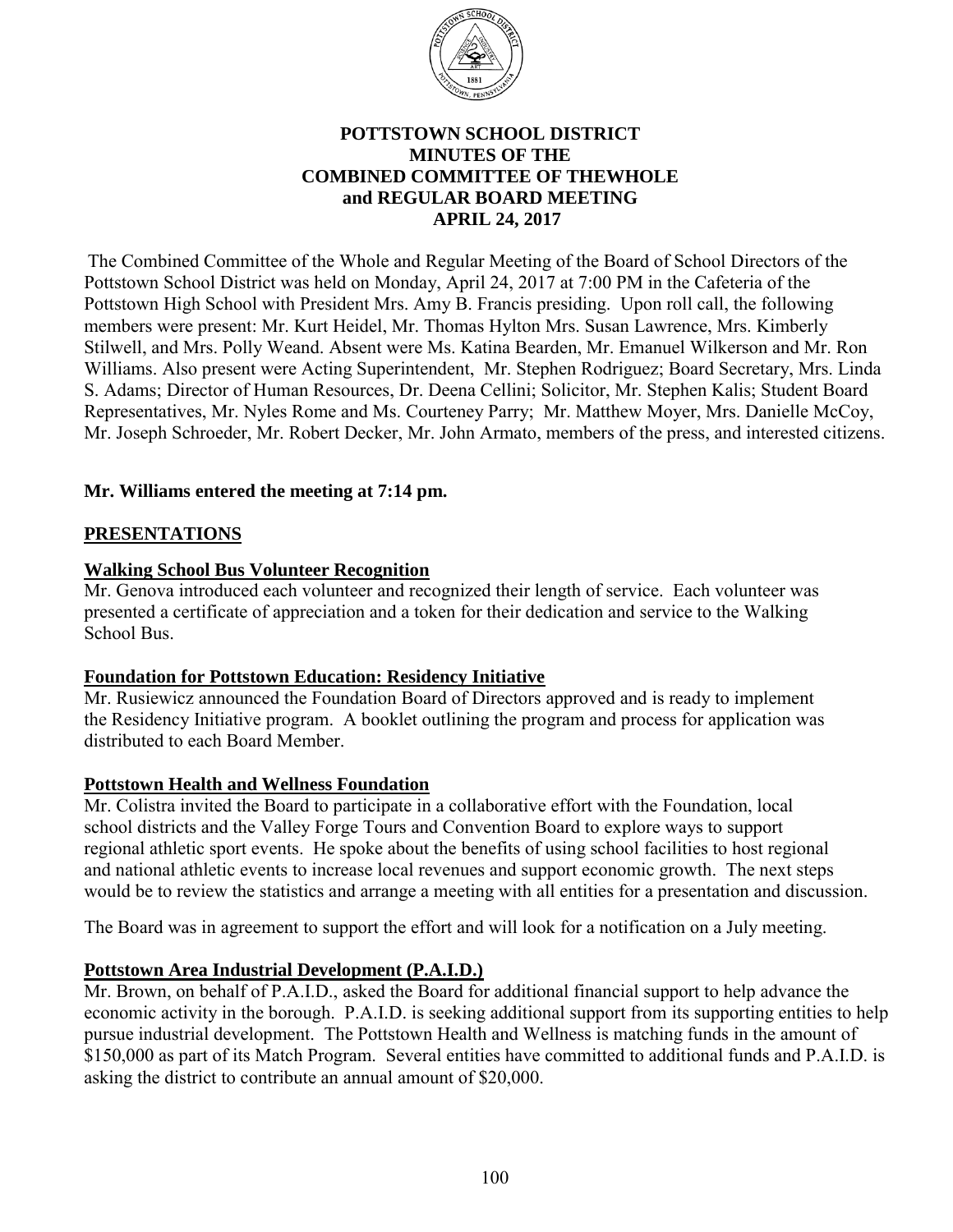The Board asked that P.A.I.D. submit a written request outlining the details. Mrs. Francis stated that the Board would be able to make a better decision in May when the preliminary budget is presented.

# **HEARINGS FROM PATRONS OF THE SCHOOLS**

Daniel Andrews, 191 Hillside Drive, addressed the Board about the coaching staff and rules. He stated his son has taken a stance for what he believes. Mr. Andrews voiced his disapproval of coaches seeking their own personal gain. He spoke about assaults and harassment against his son and accusations against his daughter. He looks for changes to be made across the board.

Rosemary Woodland, 616 N. Evans Street, asked the Board to move the red cones on East Street. The cones are restricting traffic routes for the neighborhood.

# **EXECUTIVE SESSION FOR THE PURPOSE OF LITIGATION**

The Board adjourned for an executive session at 7:36 pm.

The Board reconvened at 7:46 pm.

### **MINUTES**

Mrs. Adams presented the minutes from the Committee of the Whole meeting held on March 16, 2017 and the Regular Board meeting held on March 20, 2017 for Board approval.

It was moved by Mr. Williams and seconded by Mr. Hylton that the minutes be approved as presented.

All members present voted aye. None opposed. Ayes: Seven. Nays: None. Absent: Two. Motion carried.

# **LIST OF BILLS**

Mrs. Adams presented the list of bills from the various funds for the period of March 2017 for Board approval.

It was moved by Mr. Williams and seconded by Mr. Hylton that the list of bills be approved as presented and a copy be filed in the Secretary's office as **Addendum #2016-2017-074.** 

All members present voted aye. None opposed. Ayes: Seven. Nays: None. Absent: Two. Motion carried.

### **TREASURER'S REPORT**

Mrs. Adams presented the Treasurer's Report for March 2017 for Board approval.

It was moved by Mr. Williams and seconded by Mr. Hylton that the Treasurer's Report be approved as presented and a copy be filed in the Secretary's office as **Addendum #2016-2017-075.** 

All members present voted aye. None opposed. Ayes: Seven. Nays: None. Absent: Two. Motion carried.

### **COMMITTEE REPORTS**

#### POLICY COMMITTEE – Mrs. Stilwell

The committee met on March 16. The committee reviewed updates to policies 209.1: Pediculosis, 810: Transportation, 907: Visitors and 210: Use of Medications. These policies are recommended for Board approval on tonight's agenda. The committee is also continuing to review the dress code policy. A full committee report is attached to tonight's agenda.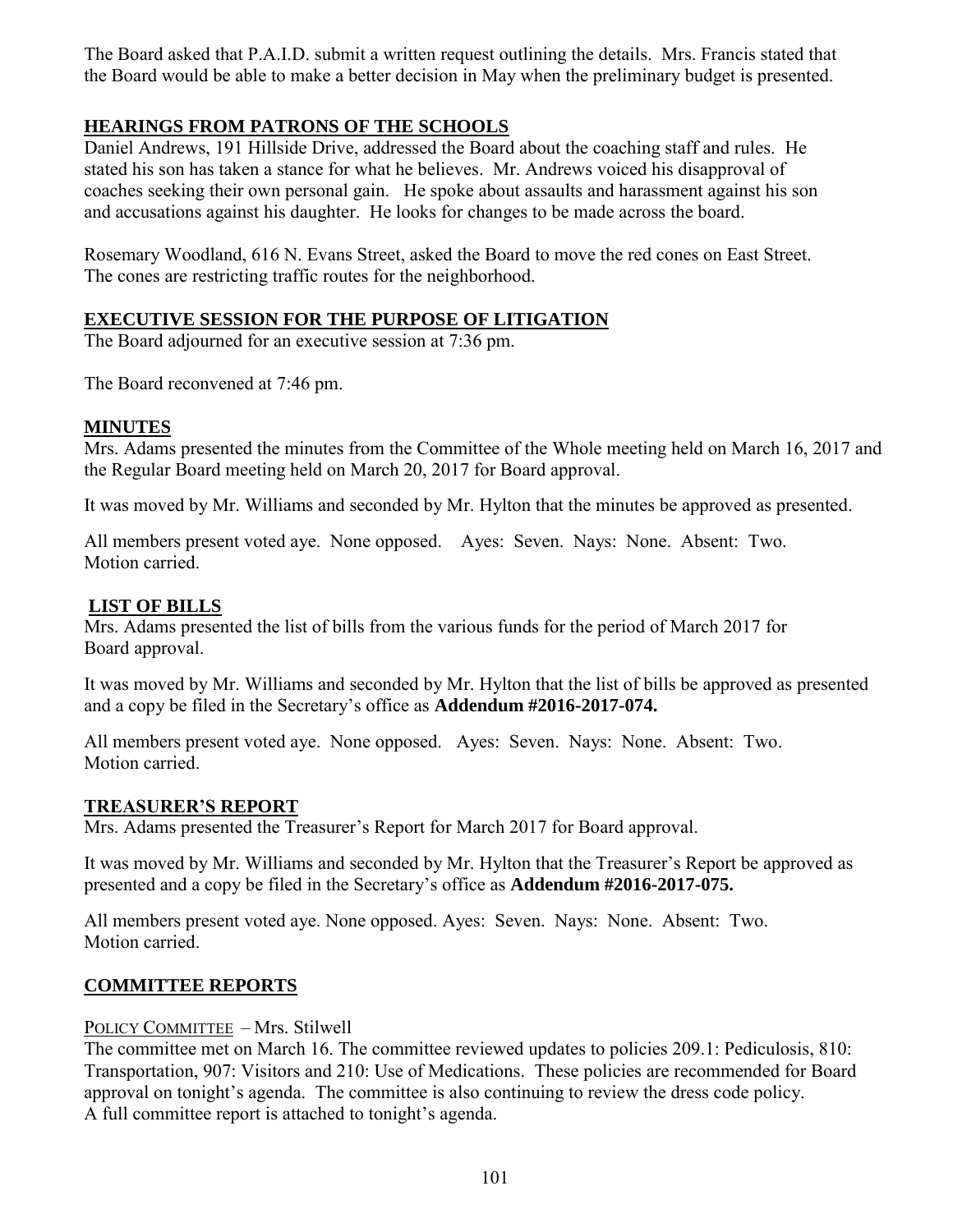# CURRICULUM AND TECHNOLOGY COMMITTEE - Mrs. Weand

The committee met on April 6. The committee is recommending the Social Studies and Reading adoption as presented on tonight's agenda. The committee supported the administration's recommendation to review social studies grading options for next year. Members discussed the grading scale for the district's National Honor Society versus the grading scale for National Honor Society scholarships. Technology highlights from the meeting included a Power Point presentation given by Mr. Hug on technology plans for this year and beyond. A full committee report is attached to the agenda.

# COMMUNITY RELATIONS COMMITTEE – Mr. Rodriguez

The committee met on April 6. The committee was in favor of district representation at the Go Fourth Festival including a dress down day to support the  $4<sup>th</sup>$  of July PSD homecoming queen. Discussion continued on the events planned for the upcoming school year. A full report is attached to the agenda.

# STUDENT BOARD REPRESENTATIVES – Ms. Parry and Mr. Rome

The Student Government's School Swap was a great experience with positive feedback from all the students who participated in the event. Updates on sports and co-curricular events were provided.

# FACILITIES COMMITTEE – Mr. Heidel

The committee met on April 13. Updated information was provided on the Lincoln water main and sewer replacement, the high school exterior security and auxiliary field lighting replacement, cosmetology a/c replacement and the 2017 building envelop repairs. The committee recommends the cosmetology a/c replacement and the 2017 building envelop repairs for board consideration as indicated on tonight's agenda. Mr. Kraybill provided the committee with information concerning collaboration with the Valley Forge Convention and Business Center for paid use of our facilities to host regional events. A full report of the committee meeting is attached to the agenda.

### JOINT FINANCE AND PERSONNEL COMMITTEE – Mrs. Stilwell

The committee met on April 13. Finance topics discussed included increased financial support for P.A.I.D., updated Use of Facilities Fee Schedule indicating a 10% increase plus the addition of parking fees, and financing of the curriculum adoption. Recommendation for board approval includes the Use of Facilities Fee Schedule, the Curriculum Adoption along with the contracts and bid award as shown on tonight's agenda. Personnel items for board approval are the revised 2016-2017 school calendar and the new 2017-2018 school calendar. A full report of the committee meeting is attached to tonight's agenda. A reminder to all Board Members – a preliminary budget for 2017-2018 will be presented at the May 11 Finance and Personnel Committee meeting. All were encouraged to attend.

### BOROUGH LIAISON - NO REPORT

MONTGOMERY COUNTY LEGISLATIVE/PSBA/MONTGOMERY COUNTY IU REPRESENTATIVE – Mr. Williams Mr. Williams participated in the advocacy day trip to Harrisburg. Participants met with legislators to discuss various topics. Participation in advocacy efforts and collaboration with other districts is encouraged. The pension bill presented is similar to the last one and new legislation on possession of gun by teachers is being introduced.

# **APPROVAL OF CONSENT ITEMS**

Dr. Cellini reviewed all personnel consent items for Board approval.

Mr. Rodriguez and Mrs. Adams reviewed consent and non-consent items for Board approval.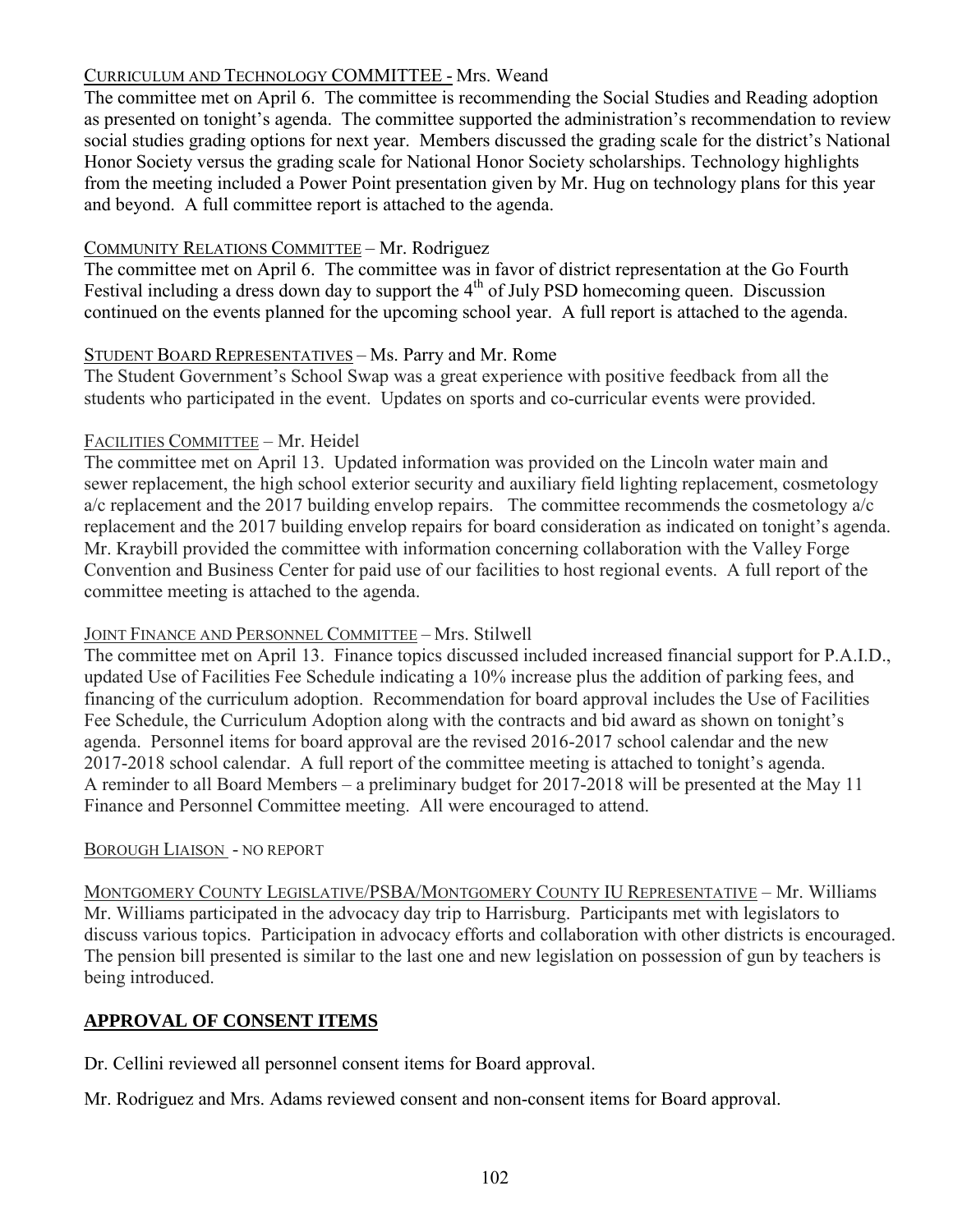# **HEARINGS FROM PATRONS OF THE SCHOOLS(limited to Consent Items)** None.

### **CONSENT:**

It was moved by Mrs. Stilwelll and seconded by Mr. Hylton that the following consent items be approved in accordance with Policy 005, as recommended by the Superintendent of Schools.

### **PERSONNEL**

### RESIGNATIONS/TERMINATION**S**

Administrative

Dulcie Rothermel, Elementary Supervisor of Special Education, resignation effective June 2, 2017; employed since November 6, 2015.

#### Professional

Ratify Sarah Paul, Elementary Teacher, Barth Elementary, resignation effective April 1, 2017; employed since August 18, 2008.

Ratify Jenni Houck, Elementary Teacher, Rupert Elementary, resignation effective March 26, 2017; employed since February 1, 2007.

Leslye Blackwell, Secondary Teacher, Pottstown High School, resignation for the purpose of retirement, effective August 21, 2017; employed since April 14, 1999.

### Classified

Ratify Barbara Gross, Classroom Assistant, Pottstown High School, resignation for the purpose of retirement, effective March 31, 2017; employed since January 26, 2009.

Ratify Janaya Geiger, Substitute Front Desk Clerk, Administration Building, resignation effective March 15, 2017; employed since January 9, 2017.

#### Co-Curricular Assignments

Stephen Allen, Assistant Coach, Middle School Boys Soccer, resignation effective April 6, 2017. Jeff Delaney, Assistant Coach, High School Football, resignation effective March 29, 2017. Aaron Hinnershitz, Assistant Coach, Middle School Football, resignation effective March 30, 2017. Brittany Tanyer, Cheerleading Coach, High School, resignation effective March 20, 2017. Megan Miller, Cheerleading Coach, Middle School, resignation effective April 21, 2017

#### **LEAVES**

Professional

Dana DiDonato, Elementary Teacher, Pottstown Middle School, request for leave of absence covered by Family Medical Leave Act, effective August 22, 2017, end date tbd.

Traci Miller, Elementary Teacher, Barth Elementary, request for leave of absence covered by Family Medical Leave Act, anticipated effective June 5, 2017, end date tbd.

Hayley Quigley, Elementary Teacher, Barth Elementary, request for leave of absence covered by Family Medical Leave Act, anticipated effective date August 8, 2017, end date tbd.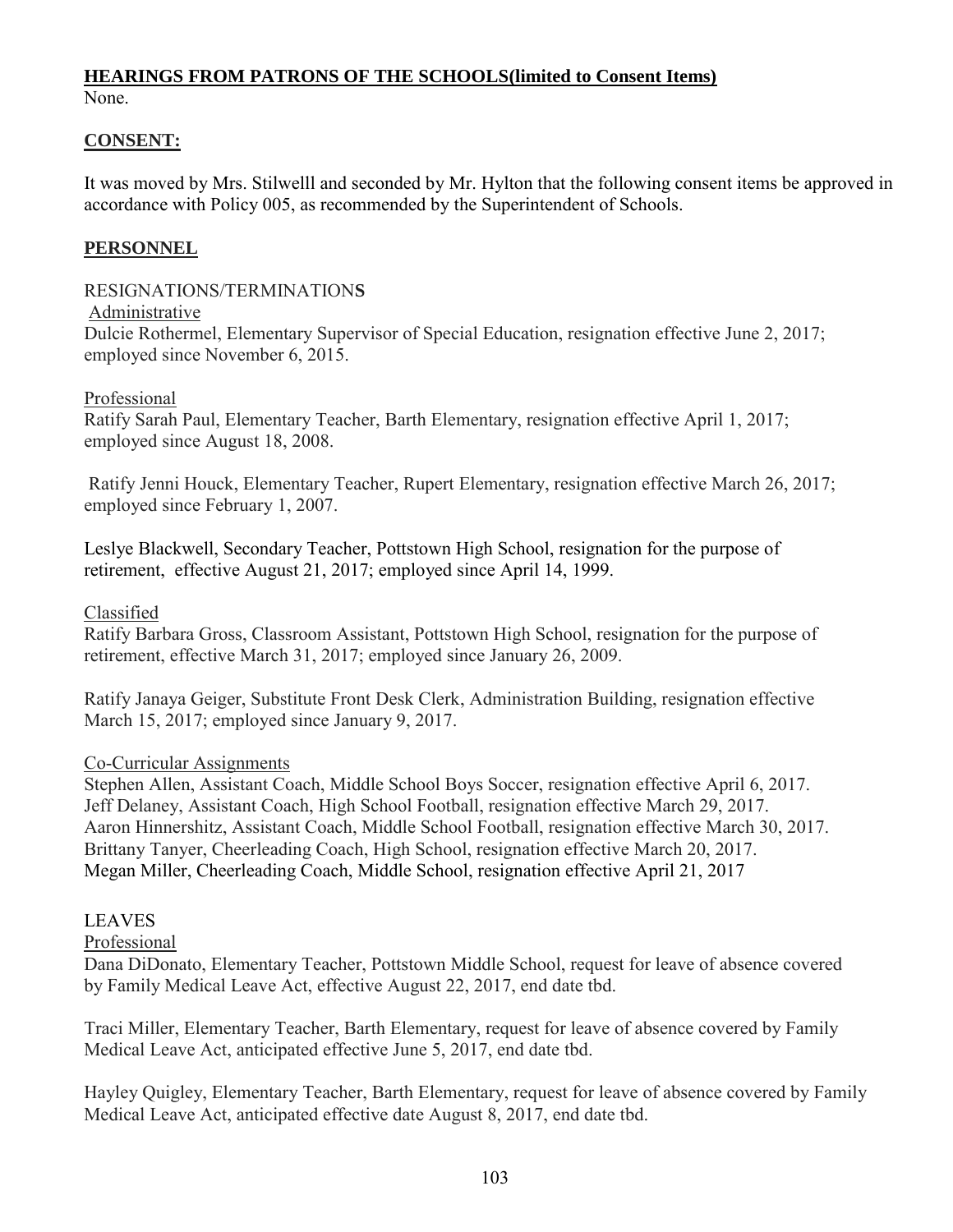Angela Wagner, Secondary Teacher, Pottstown Middle School, request for leave of absence covered by Family Medical Leave Act, effective May 1, 2017, end date tbd.

## Exempt

Ratify Jacqueline Stein, Psychologist, Pottstown High School, request for intermittent leave of absence covered by the Family Medical Leave Act, effective September 20, 2016, end date tbd.

# Classified

Dalton Wieder, Custodian I, Pottstown Middle School, request for leave of absence covered by Family Leave Act, effective June 23, 2017. end date tbd.

Richard Huss, Part-time Van Driver, Transportation Department, request for leave of absence effective April 27, 2017, end date tbd.

Ratify Leroy Stillings, Part-time Van Driver, Transportation Department, request for leave of absence, effective April 19, 2017, end date tbd.

# CHANGE IN POSITION AND/OR SALARY

### Classified

Ratify Tashawna Louallen, from Classroom Assistant to Substitute Support Staff, effective March 23, 2017, hourly rate per schedule.

Ratify Margaret Benfield, from Secretary to Supervisor of Transportation & Communication to Substitute Support Staff, effective April 11, 2017, hourly rate per schedule.

Ratify Reon Astheimer, from Substitute Support Staff to Part-time Student Proctor, Pottstown Middle School, effective March 22, 2017, 2hrs/day, \$11.74/hr (replaces C. Marcelli).

ELECTIONS Administrative Kristin Kozik, Director of Food Service, effective May 1, 2017, \$65,000/yr.

Classified

Ratify Dennis Buck, Substitute Van Driver, Transportation Department, effective April 4, 2017, \$14.04/hr. He will also assume the role of Substitute Van Assistant, effective April 4, 2017, \$11.92/hr.

Ratify Diane Mossman, Substitute Van Driver, Transportation Department, effective April 7, 2017, \$14.04/hr. She will also assume the role of Substitute Van Assistant, effective April 4, 2017, \$11.92/hr.

# Compensation for Missed Planning Time, 2016/2017, \$23/hr.

| Michaela Johnson PHS | 8 missed planning times     | $$184.00 (3/13/2017 - 3/23/2017)$ |
|----------------------|-----------------------------|-----------------------------------|
| Lisa Royer           | PHS 9 missed planning times | $$207.00 (2/27/2017 - 3/10/2017)$ |
| Lisa Royer           | PHS 8 missed planning times | $$184.00 (3/13/2017 - 3/24/2017)$ |

| Co-Curricular Assignments 2017-2018: Sports              |  |  |
|----------------------------------------------------------|--|--|
| Mark Fischer HS Football Coach Level 1 - \$5,657.00      |  |  |
| Henry Coyne HS Asst. Football Coach Level 5 - \$5,733.00 |  |  |
| Megan Miller HS Cheerleading CoachLevel 1 - \$1,653.00   |  |  |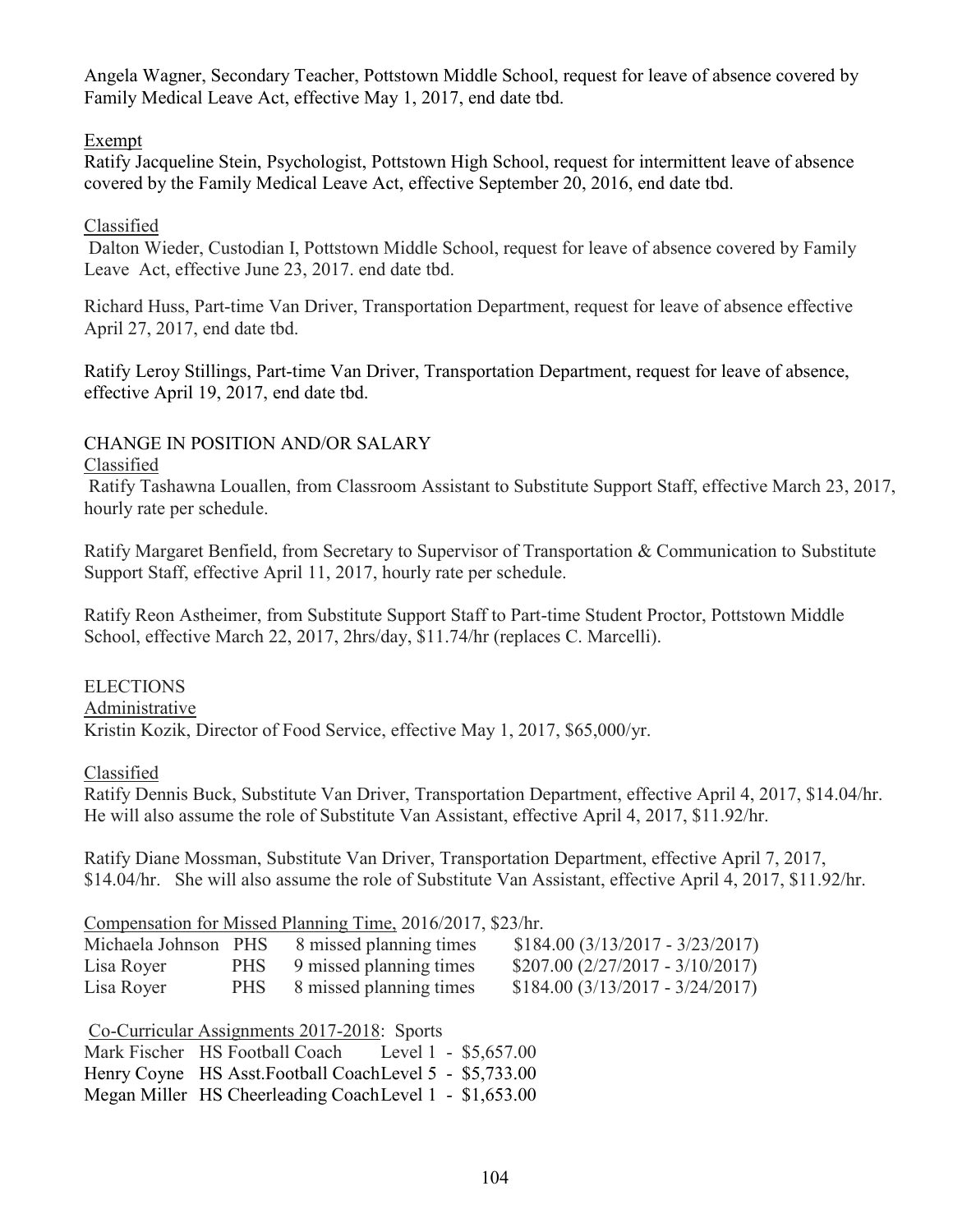#### TUITION REIMBURSEMENT Professional

| <b>Professional</b> |            |                |
|---------------------|------------|----------------|
| Name                | School     | Amount         |
| Kyle O'Neill        | <b>PHS</b> | \$<br>2,631.00 |
| Theresa Dundon      | <b>PHS</b> | \$<br>705.00   |
| Richard Saylor      | <b>PMS</b> | \$<br>1,575.00 |
| Nicole Foraker      | <b>PMS</b> | \$<br>3,000.00 |
| Michael Ishler      | <b>PMS</b> | \$<br>1,575.00 |
| Leslie Swartz       | Lincoln    | \$<br>1,410.00 |
| Joshua Wagner       | Lincoln    | \$<br>1,410.00 |
| Melissa Lopez       | Franklin   | \$<br>1,410.00 |
|                     |            |                |

| Support Staff/Exempt |            |          |
|----------------------|------------|----------|
| Name                 | Bldg.      | Amount   |
| Gina Griffin         | <b>PHS</b> | 1,875.00 |
| Christa Oister       | <b>PMS</b> | 2,000.00 |

### **PROFESSIONAL LEAVES**

|       | і Контавійський практав                      |                                                  |                             |                              |                                                                          |  |
|-------|----------------------------------------------|--------------------------------------------------|-----------------------------|------------------------------|--------------------------------------------------------------------------|--|
| Bldg. | Name                                         | Conf. Title                                      | Location                    | Dates Attend                 | Cost                                                                     |  |
|       | Franklin Lindsay Hendricks<br>Theresa Spitko | ADOS-2 Clinical<br>Workshop                      | Pittsburgh, Pa 05/03/2017 - | 05/05/2017                   | $\vert 1,370.59 \vert$ pd by dpt. budget<br>$$998.28$ -pd by dpt. budget |  |
| Admin | Stephen Rodriguez                            | Superintendent Academy Hershey, Pa<br>Conference |                             | $04/18/2017$ -<br>04/21/2017 | \$0.00 pd by MCIU                                                        |  |
| Admin | David Genova                                 | PA Nutrition Ed Conf.                            | KOP, Pa                     | 05/01/2017-<br>05/02/2017    | \$25.79 pd by Health $\&$<br><b>Wellness Grant</b>                       |  |

### **POLICIES**

The Superintendent recommends the Board approve the Policy 209.1: Pediculosis as presented and a copy be filed in the Secretary's office as **Addendum #2016-2017-076.**

### **REVISED 2016-2017 SCHOOL CALENDAR**

The Superintendent recommends the Board approve/ratify the revised 2016-2017School Calendar as presented and a copy be filed in the Secretary's office as **Addendum #2016-2017-077.**

### **APPROVAL OF 2017-2018 SCHOOL CALENDAR**

The Superintendent recommends the Board approve the 2017-2018 School Calendar as presented and a copy be filed in the Secretary's office as **Addendum #2016-2017-078.**

### **HOURS OF OPERATION**

The Superintendent recommends the Board approve the 2017-2018 Hours of Operation as presented and a copy be filed in the Secretary's office as **Addendum #2016-2017-079.**

### **2017 CANDIDATES FOR ALUMNI HONOR ROLL**

The Superintendent recommends the Board approve the 2017 Alumni Honor Roll Candidates as presented and a copy be filed in the Secretary's office as **Addendum #2016-2017-080.**

### **CONTRACTS**

The Superintendent recommends the Board approve/ratify the following contracts as presented and copies be filed in the Secretary's office as **Addendum #2016-2017-081.**

2) MCIU ACCESS Medical Practitioner Agreement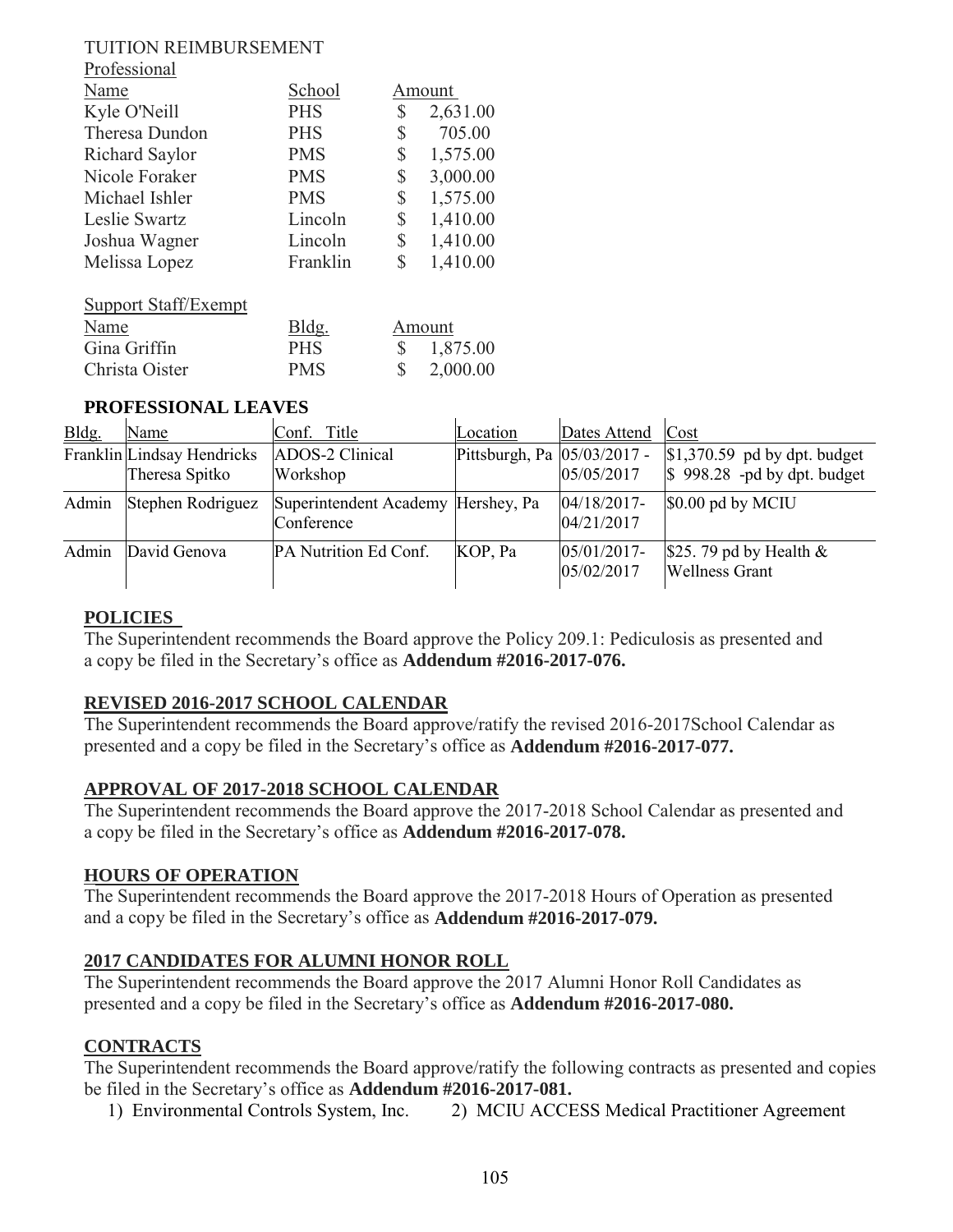# **FACILITY FEE SCHEDULE**

The Superintendent recommends the Board approve the Facility Fee Schedule as presented and a copy be filed in the Secretary's office as **Addendum #2016-2017-082.**

# **MCIU JOINT PURCHASING BID AWARD**

The Superintendent recommends purchase orders be awarded to the companies as presented, the award in each case being made to the lowest bidder meeting the required specifications and a copy be filed in the Secretary's office as **Addendum #2016-2017-083.** 

- 1. MCIU Joint Purchasing Bid Award: PSD Custodial Supplies
- 2. MCIU Joint Purchasing Bid Award: PSD Paper Supplies

### **MCIU INTERGOVERNMENTAL AGREEMENT FOR SHARED STUDENT SERVICES**

The Superintendent recommends the Board approve the MCIU Intergovernmental Agreement for Shared Student Services as presented and a copy be filed in the Secretary's office as **Addendum #2016-2017- 084.**

Upon roll call vote, all members present voted aye for the above consent items. Ayes: Seven. Nays: None. Absent: Two. Motion carried.

# **NON-CONSENT**

### **MOTION TO ELECT DISTRICT SUPERTINENDENT AND APPROVE EMPLOYMENT CONTRACT**

Mr. Kalis reviewed the motion to elect Mr. Stephen J. Rodriguez the district superintendent for a term of four years effective July 1, 2017 to June 30, 2021 and approve the employment contract.

It was moved by Mr. Williams and seconded by Mrs. Stilwell to approve the motion to elect Mr. Stephen J. Rodriguez as District Superintendent and the employment of contract and a copy be filed in the Secretary's office as **Addendum #2016-2017-085.** 

Mr. Heidel gave his perspective on electing a superintendent from inside the district versus someone outside the district. His concerns focused on no changes in policies and procedures and the responsibilities of the Assistant to the Superintendent being delegated to district staff.

Mr. Hylton stated he is in favor of Mr. Rodriguez's election. He is glad that Mr. Rodriguez is willing to commit to a four year term and Mr. Rodriguez has proven his ability to do the job. Mr. Hylton added that the district will see a savings by waiting to fill the position of Assistant to the Superintendent.

Board Members Ms. Bearden and Mr. Williams expressed their support to approve the election of Mr. Rodriguez as District Superintendent.

Upon roll call vote, all members present voted aye. Ayes: Seven. Nays: None. Absent: Two. Motion carried.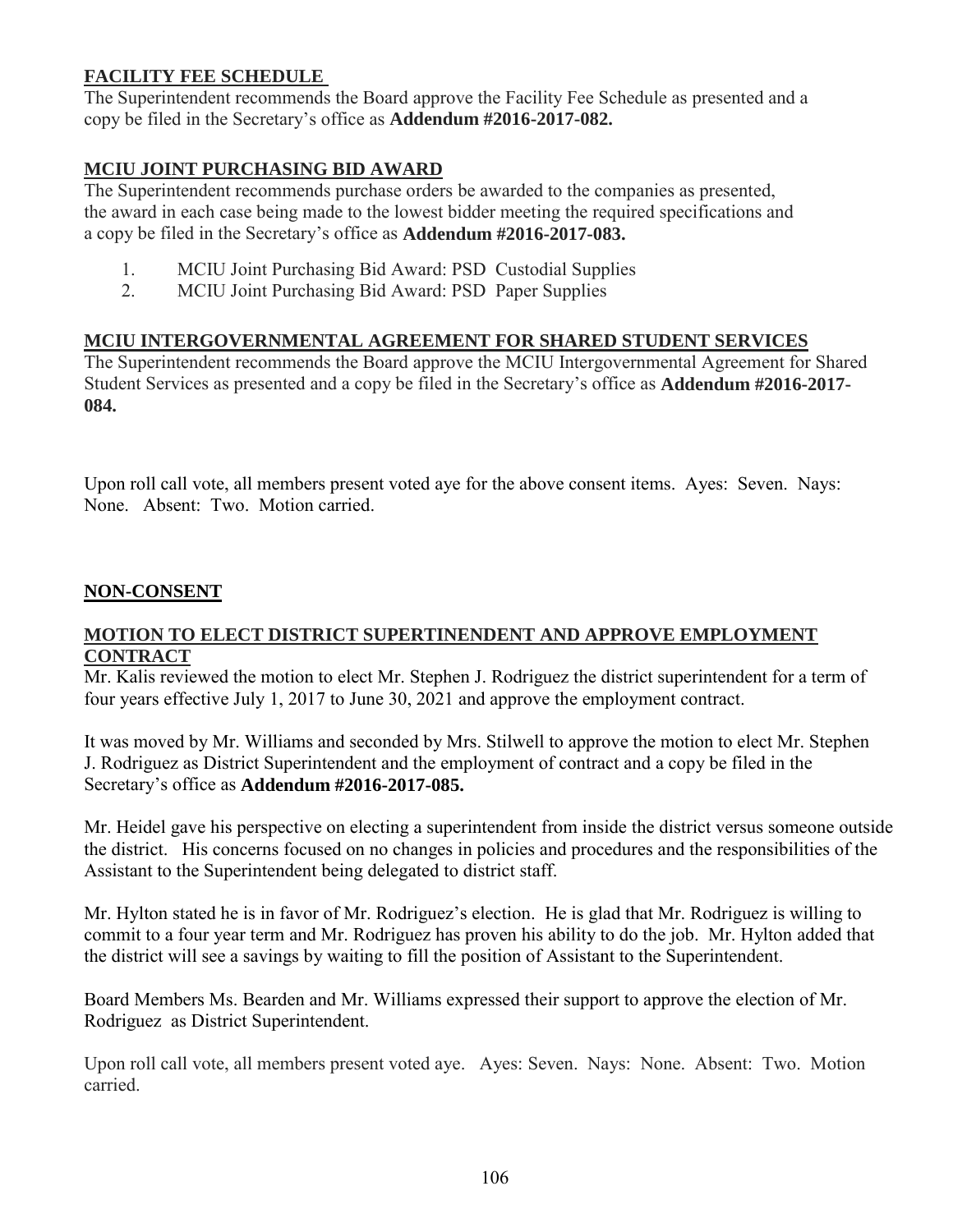# **APPROVAL OF THE SPECIAL EDUCATION SETTLEMENT AGREEMENT**

Motion to approve a Special Education settlement pursuant to the terms and conditions outlined in the confidential settlement release agreement. The Board Secretary is further authorized to sign the settlement agreement on behalf of the Board.

It was moved by Mr. Williams and seconded by Mrs. Stilwell that the board approve the special education settlement agreement as presented and a copy be filed in the Secretary's office as **Addendum #0216-2017- 086.**

Upon roll call vote, all members present voted aye. Ayes: Seven. Nays: None. Absent: Two. Motion carried.

### **2017 BUILDING ENVELOP REPAIRS PROJECT BID AWARD**

The Superintendent recommends that purchase orders or contract be awarded to the company indicated below, the award being made to the lowest bidder meeting the required specifications.

• JPS Construction - \$591,500.

It was moved by Mr. Williams and seconded by Mr. Hylton that the board approve the 2017 Building Envelop Repairs bid award as presented.

Upon roll call vote, all members present voted aye. Ayes: Seven. Nays: None. Absent: Two. Motion carried.

### **COSMETOLOGY A/C REPAIR PROJECT**

The Superintendent recommends the purchase orders or contract be awarded to the company indicated below, the award being made to the lowest bidder meeting the required specifications through the Keystone Purchasing Network.

S.J. Thomas Co., Inc \$103,000

It was moved by Mrs. Stilwell and seconded by Mr. Williams that the board approve the Cosmetology A/C Repair Project as presented.

Upon roll call vote, the vote for the cosmetology a/c repair project was recorded as follows: Mrs. Francis: aye, Mr. Heidel: nay, Mr. Hylton: nay, Mrs. Lawrence: aye, Mrs. Stilwell: aye, Mrs. Weand: aye, Mr. Williams: nay. Ayes: Four. Nays: Three. Absent: Two. Motion carried.

#### **UNFINISHED BUSINESS**

None.

#### **NEW BUSINESS**

None.

#### **INFORMATION**

- 1. Monthly Meeting Notice: May 2017
- 2. Graduation: June 8, 2017

#### **FEDERATION REMARKS**

Mr. Decker congratulated Mr. Rodriguez. He thanked the Board for their diligence in the search for a superintendent.